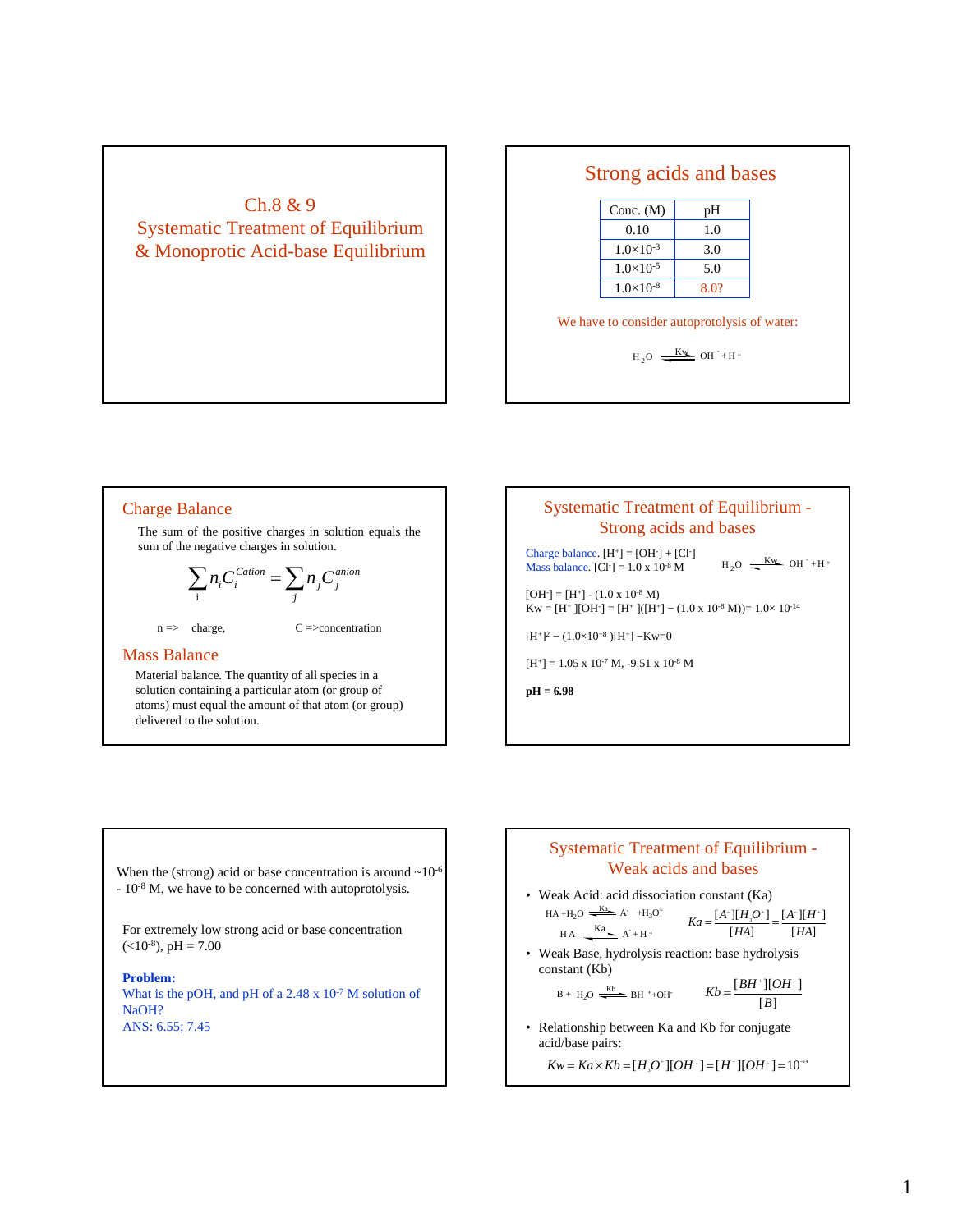









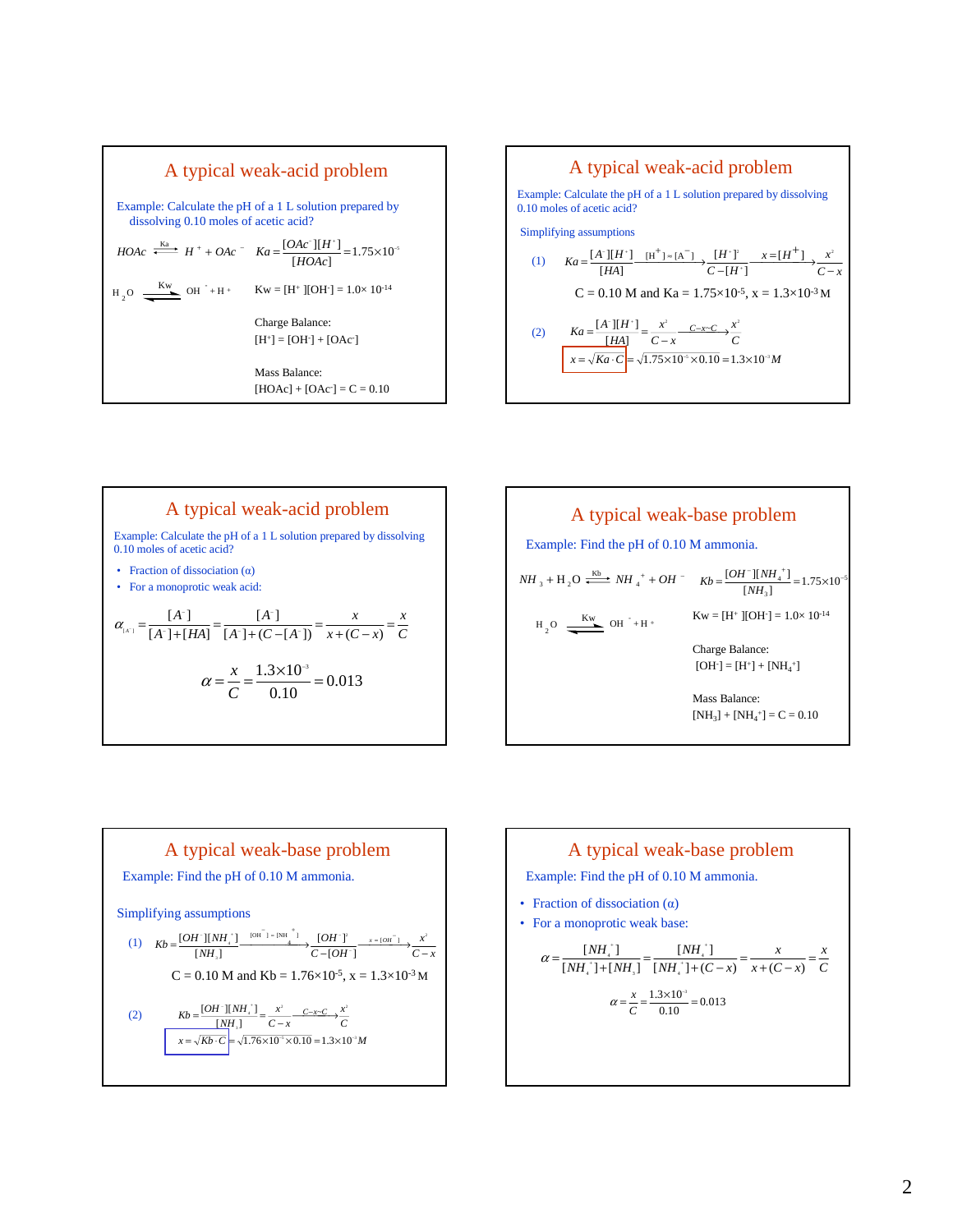## **Buffers**

- A buffer solution resists changes in pH when acids or bases are added or when dilution occurs.
- A buffer solution generally consists of a mixture of an acid and its conjugate base.

#### Henderson-Hasselbalch Equation

$$
K_a = \frac{[H^+][A^-]}{[HA]}
$$
 
$$
K_b = \frac{[OH^-][HB^+]}{[B]}
$$

For a buffer solution containing a weak acid and its conjugate base:

$$
pH = pK_a + \log \frac{[A^-]}{[HA]}
$$

For a buffer solution containing a weak base and its conjugate acid,

$$
pH = pK_a + \log \frac{[B]}{[HB^+]}
$$
 or 
$$
pOH = pK_b + \log \frac{[HB^+]}{[B]}
$$

| <b>Henderson-Hasselbalch Equation</b>                                                         |                                                        |           |  |  |
|-----------------------------------------------------------------------------------------------|--------------------------------------------------------|-----------|--|--|
| • $pH = pKa \rightarrow [A^{-}] = [HA]$                                                       | $pH = pK_a + \log \frac{[A^T]}{[HA]}$                  |           |  |  |
| • For every power of 10<br>change in the ratio                                                | Effect of [A <sup>2</sup> ]/[HA]<br>Table 9-I<br>on pH |           |  |  |
| $[A-]/[HA]$ , the pH changes<br>by one unit.<br>• As the acid increases, the<br>pH goes down. | $[A^-]/[HA]$                                           | pH        |  |  |
|                                                                                               | 100:1                                                  | $pKa + 2$ |  |  |
|                                                                                               | 10:1                                                   | pK + 1    |  |  |
|                                                                                               | 1:1                                                    | pК.       |  |  |
|                                                                                               | 1:10                                                   | pK - 1    |  |  |
|                                                                                               | 1:100                                                  | pK - 2    |  |  |
|                                                                                               |                                                        |           |  |  |



# Buffer Capacity

$$
\beta = \frac{dC_b}{dpH} = -\frac{dC_a}{dpH}
$$

•Buffer capacity is a maximum when  $pH = pKa$ 

•Best to chose a buffer system whose pKa is within ±1 pH unit of your desired pH

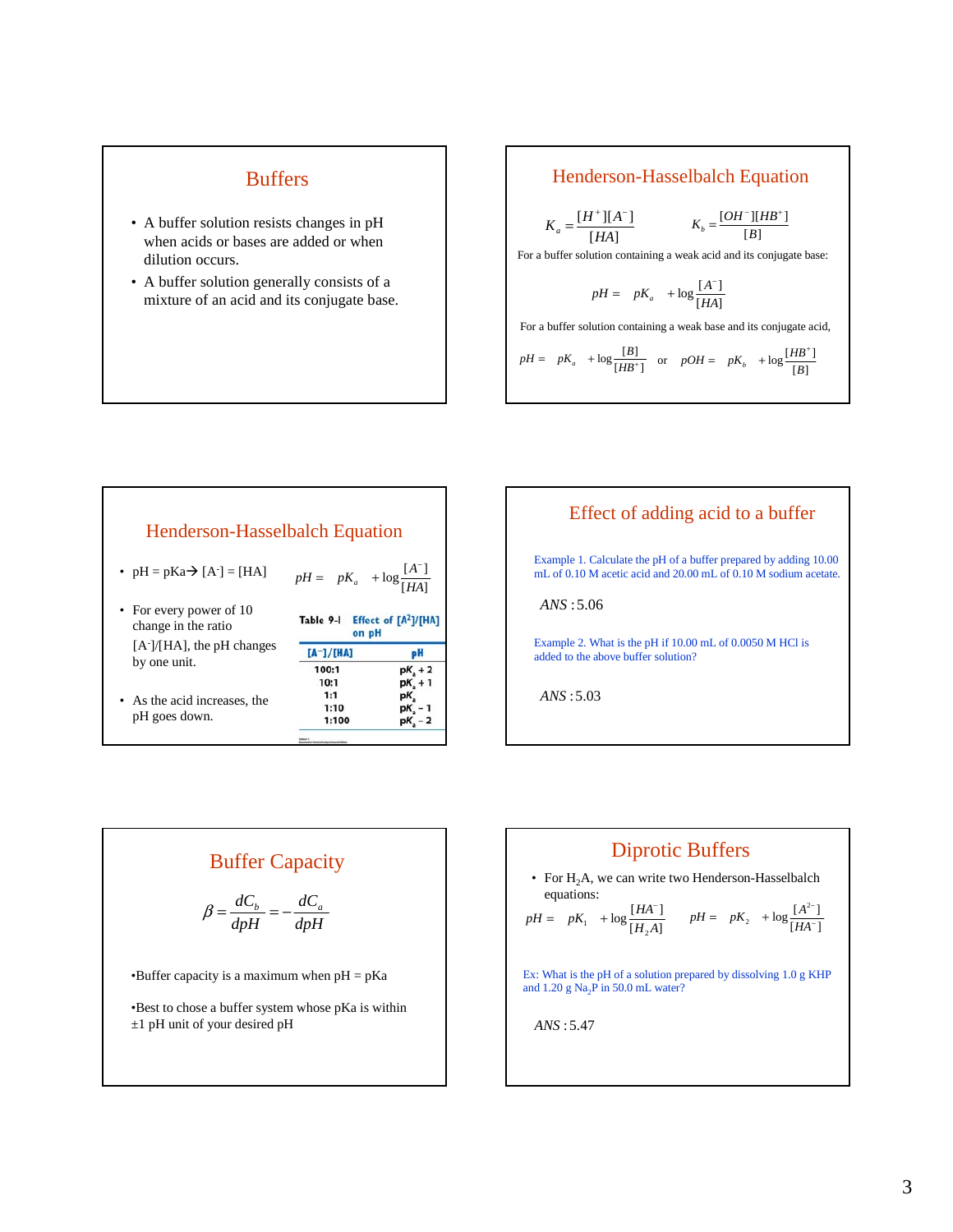





![](_page_3_Figure_3.jpeg)

#### L- (Basic form)

What's the pH of a 0.0500 M solution of L<sup>-</sup>?

 $Ka<sub>1</sub>Kb<sub>2</sub> = Kw$ The relations between acid and base equilibrium constants for a diprotic acid/base:

$$
Ka_{2}Kb_{1} = Kw
$$

 $H_2L^+ \leftrightarrow HL + H^+$  Ka1<br>  $HI \leftrightarrow L^+ + H^+$  Ka2  $HL \leftrightarrow L^- + H^+$ <br>  $L^- + H_2O \leftrightarrow HL + OH^-$  Kb1=Kw/Ka2 L<sup>-</sup> + H<sub>2</sub>O ↔ HL + OH<sup>-</sup> Kb1=Kw/Ka2<br>HL+ H<sub>2</sub>O ↔ H<sub>2</sub>L<sup>+</sup> + OH<sup>-</sup> Kb2=Kw/Ka1  $HL+ H<sub>2</sub>O \leftrightarrow H<sub>2</sub>L<sup>+</sup> + OH<sup>-</sup>$ 

L- (Basic form)  $K_{b_2} = \frac{[H_{\perp}L^*][OH^-]}{[HL]} \Rightarrow [H_{\perp}L^*] = \frac{K_{b_2}[HL]}{[OH^-]} = Kb_2 = 2.13 \times 10^{-2} M$ What's the pH of a 0.0500 M solution of L<sup>-</sup>?  $x=1.64\times10^{-3}$  M, [H<sup>+</sup>]= Kw/x = 6.08×10<sup>-12</sup> M, pH = 11.22 Check our assumption by calculating  $[H_2L^+]$ *C x x*  $K_{b_1} = \frac{[OH^-][HL]}{[L^-]} = \frac{x^2}{C-}$  $[L]$  $[OH^-] [HL]$ assume that L- acts as a monobasic species with Kb=Kb1 L<sup>-</sup> + H<sub>2</sub>O ↔ HL + OH<sup>-</sup> Kb1=Kw/Ka2=5.59×10<sup>-5</sup><br>HL+ H<sub>2</sub>O ↔ H<sub>2</sub>L<sup>+</sup> + OH<sup>-</sup> Kb2=Kw/Ka1=2.13×10<sup>-12</sup> Kb2=Kw/Ka1=2.13×10<sup>-12</sup>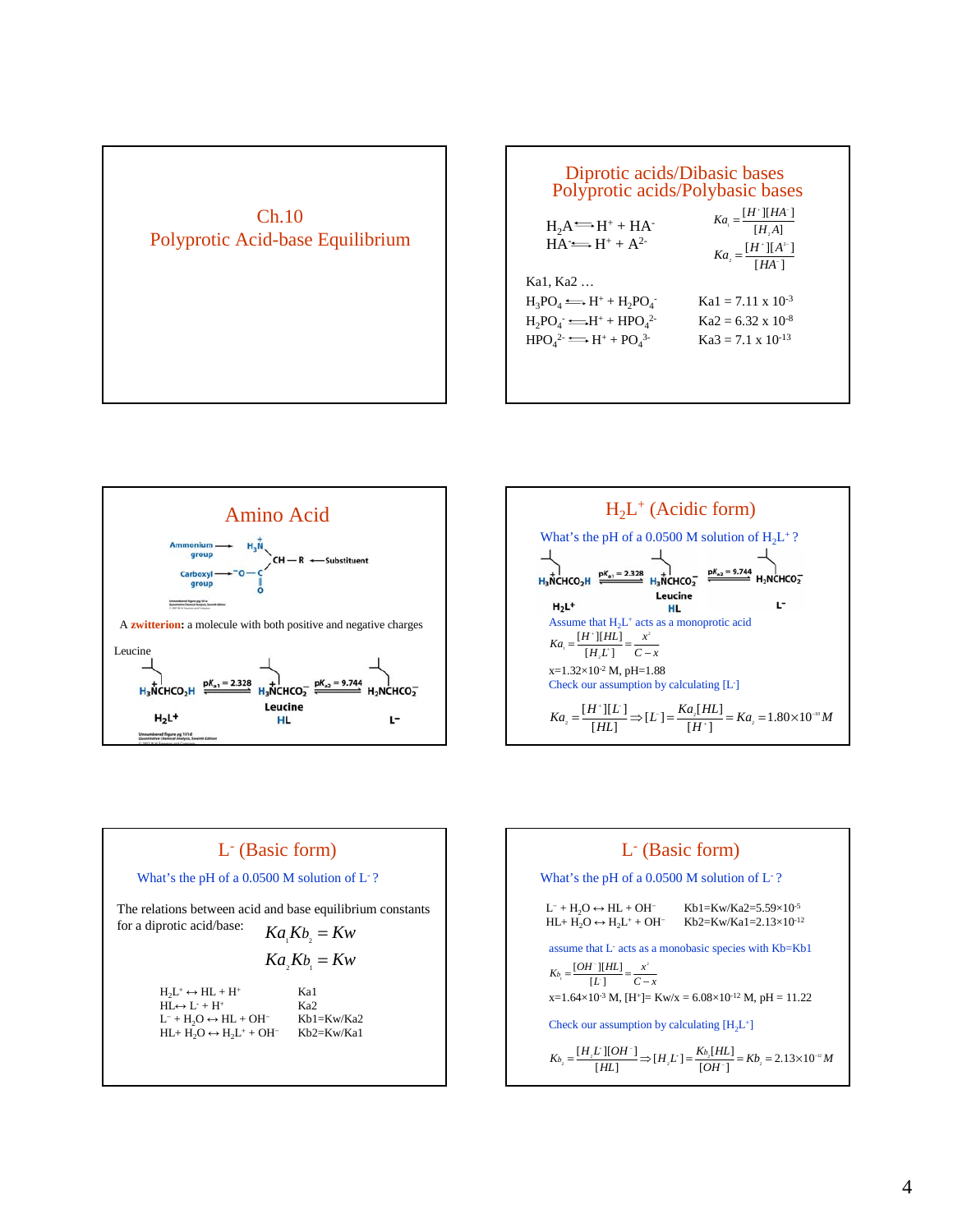![](_page_4_Figure_0.jpeg)

![](_page_4_Figure_1.jpeg)

![](_page_4_Figure_2.jpeg)

![](_page_4_Figure_3.jpeg)

![](_page_4_Figure_4.jpeg)

![](_page_4_Figure_5.jpeg)